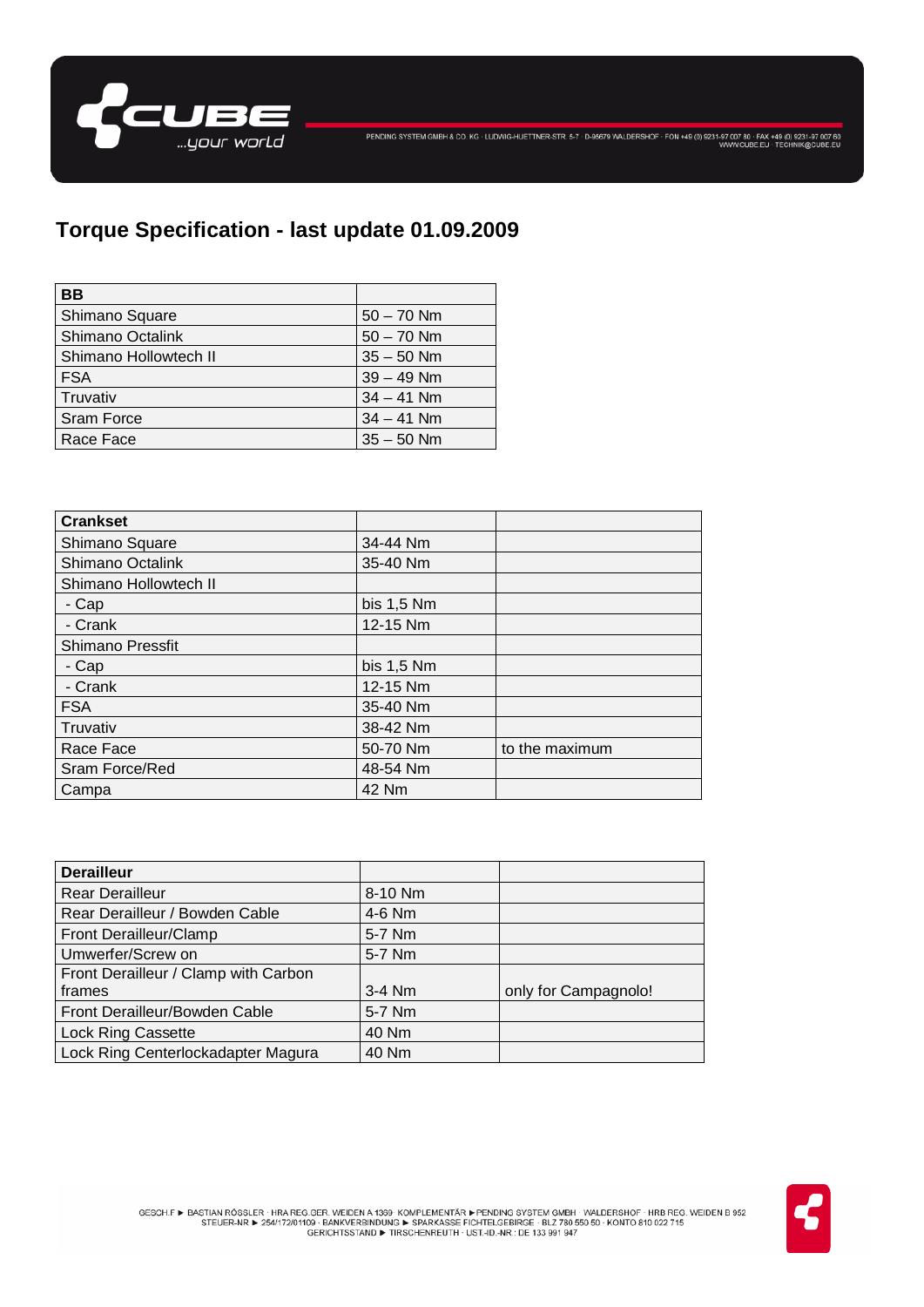

PENDING SYSTEM GMBH & CO. KG · LUDWIG-HUETTNER-STR. 5-7 · D-95679 WALDERSHOF · FON +49 (0) 9231-97 007 80 · FAX +49 (0) 9231-97 007 80<br>WWW.CUBE.EU · TECHNIK@CUBE.EU

| <b>Brakes</b>                 |              |
|-------------------------------|--------------|
| <b>Brake caliper Roadbike</b> | 8-10 Nm      |
| V-Brake                       | 8-10 Nm      |
| <b>Bowden Cable</b>           | 5-7 Nm       |
| Disc Caliper / frame          | 10-12 Nm     |
| Disc Caliper / adapter        | 6-8 Nm       |
| Disc Rotor Hayes              | 5-6 Nm       |
| Disc Rotor Magura             | 4 Nm         |
| Disc Rotor Juicy              | 6,2 Nm       |
| Disc Rotor Formula            | 5-6 Nm       |
| Disc Rotor Shimano 6-Bolt     | $2-4$ Nm     |
| Disc Rotor Shimano Centerlock | 40 Nm        |
| <b>Brakelever Hayes</b>       | 2-4 Nm       |
| <b>Brakelever Magura</b>      | 4 Nm         |
| <b>Brakelever Shimano</b>     | 4-6 Nm       |
| <b>Brakelever Juicy</b>       | 2,5 - 3,5 Nm |
| <b>Brakelever Formula</b>     | 2,5 Nm       |

| ' STI              |          |
|--------------------|----------|
| STI Shimano MTB    | 4-6 Nm   |
| l STI Shimano Road | 5-6 Nm   |
| STI Campa Road     | $6-8$ Nm |

**Caution:** When using carbon handlebars - MTB: 2 Nm / Road: 3-5 Nm

### **Especially when using Sram XO or X9 Triggers!**

use DYNAMIC - friction paste from Syntace. Just apply thin and evenly to the degreased clamping surfaces on the used parts.

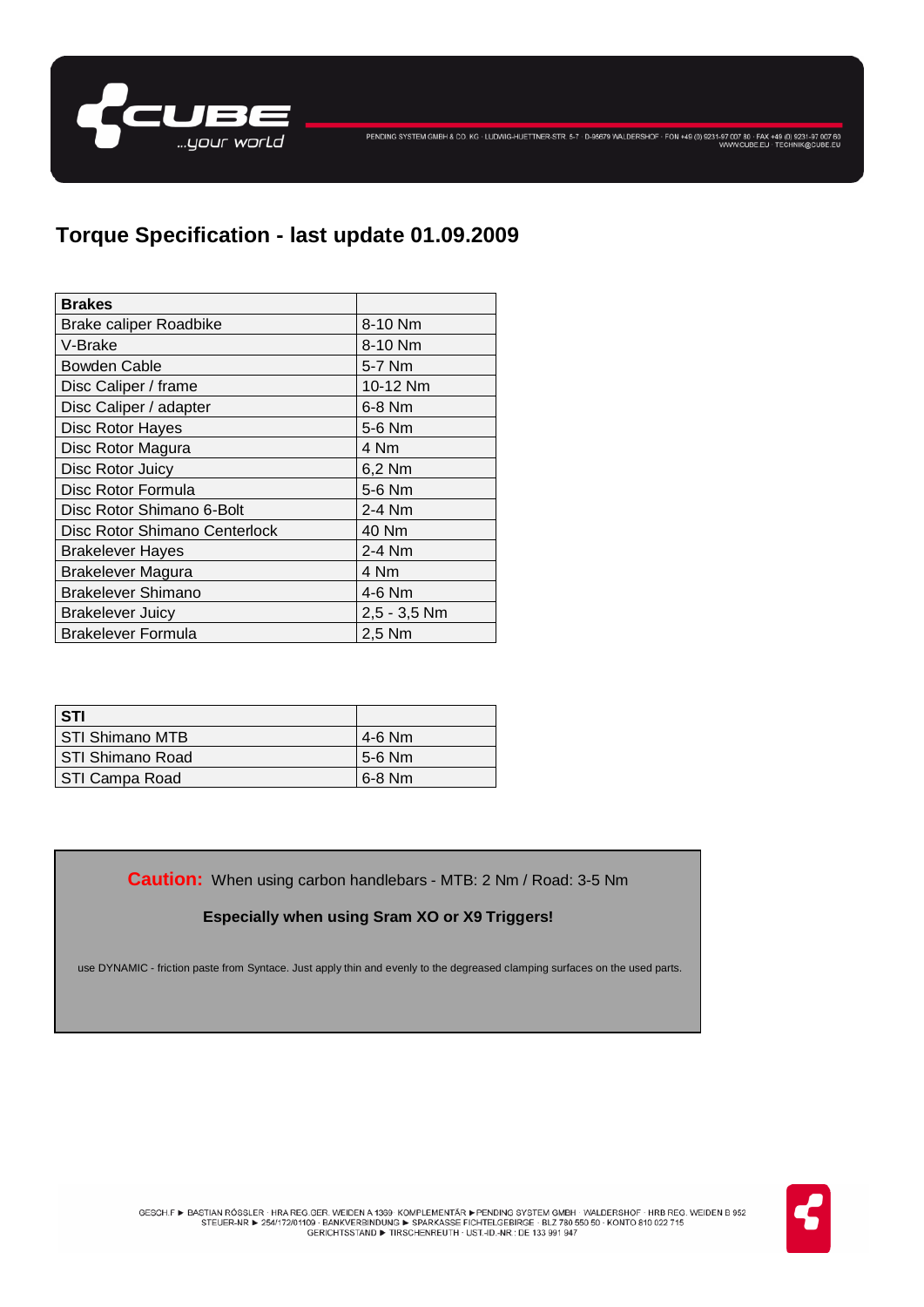

# **Torque Specification - last update 01.09.2009**

| <b>Stem</b> | <b>Bar</b> | <b>Fork</b> |
|-------------|------------|-------------|
| Syntace     | $6-8$ Nm   | 6 Nm        |
| <b>FSA</b>  | 6 Nm       | 8 Nm        |
| Ritchey     | 5 Nm       | 5 Nm        |
| RFR/Scape   | 6 Nm       | 8 Nm        |

| <b>Seatpost / Saddle</b> |           |
|--------------------------|-----------|
| Ritchey                  | 8-10 Nm   |
| Scape/RFR                | $8-10$ Nm |
| Deda                     | 8-10 Nm   |
| Truvativ                 | 5-7 Nm    |
| Thomson                  | $4-6$ Nm  |

| Seatclamp       |          |
|-----------------|----------|
| Aluminium frame | 5-8 Nm   |
| l Carbon frame  | 5-6 Nm   |
| Titanium frame  | $5-8$ Nm |

| <b>Others</b>                                                         |          |
|-----------------------------------------------------------------------|----------|
| Star nut                                                              | 6 Nm     |
| Aheadset - Conical clamp<br>(for road racing or carbon steerer tubes) | $7-8$ Nm |
| Pedal                                                                 | 30 Nm    |
| Bottle cage screws                                                    | 3 Nm     |
| Cable guide clamp top-/downtube                                       | 3 Nm     |
| Carrier                                                               | 6 Nm     |

#### **Information is subject to change without prior notice!**